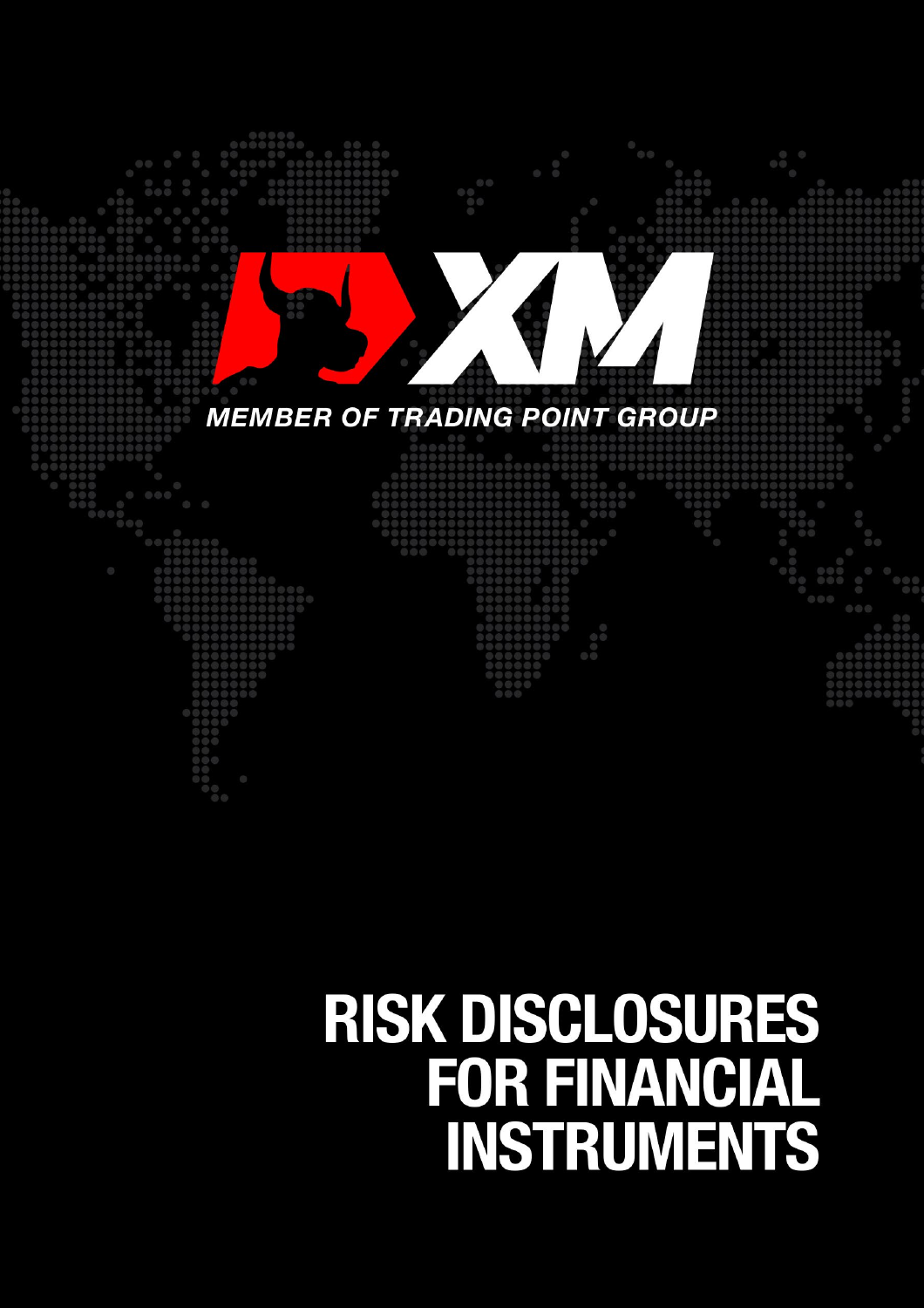

# **RISK DISCLOSURES FOR FINANCIAL INSTRUMENTS**

# **1. INTRODUCTION**

- 1.1 XM Global Limited operating under the trading name XM is a Securities Service Provider Licensee regulated and authorised by the International Financial Services Commission ("IFSC") in Belize under the Licence Number: 000261/158 (hereinafter called the "Company").
- 1.2 The Company is operating under the Securities Act 2007 (the "Act"), [Securities \(Conduct of Business\)](http://www.fsaseychelles.sc/images/files/Securities(Conduct%20of%20Business)%20Reglations%202008).pdf)  [Regulations 2008,](http://www.fsaseychelles.sc/images/files/Securities(Conduct%20of%20Business)%20Reglations%202008).pdf) [Securities \(Forms and Fees\) Regulations 2008,](http://www.fsaseychelles.sc/images/files/Securities%20(Forms%20and%20Fees)%20Regulations,%202008.pdf) [Securities \(Prospectus\) Regulations](http://www.fsaseychelles.sc/images/files/Securities%20(Prospectus)%20Regulations,%202008.pdf)  [2008,](http://www.fsaseychelles.sc/images/files/Securities%20(Prospectus)%20Regulations,%202008.pdf) [Securities \(Takeovers\) Regulations 2008, Securities \(Takeovers\) Regulations 2008,](http://www.fsaseychelles.sc/images/files/Securities%20(Takeovers)%20Regulations,%202008.pdf) [Securities](http://www.fsaseychelles.sc/images/files/Securities%20(Advertisements)%20Regulations,%202008.pdf)  [\(Advertisements\) Regulations 2008](http://www.fsaseychelles.sc/images/files/Securities%20(Advertisements)%20Regulations,%202008.pdf) (collectively the "Applicable Regulations").
- 1.3 This notice is provided to you because you are considering dealing with the Company in the investment products provided by the Company (hereinafter called "Securities"). Each investment product and service has its own distinct risks. This notice cannot and does not disclose or explain all of the risks and other significant aspects involved in these products or how such risks relate to your personal circumstances. This notice is solely designed to explain in general terms the nature of the risks particular to dealing in Securities offered by the Company and to help you to take investment decisions on an informed basis.
- 1.4 Prior to applying for an account, you should consider carefully whether trading in the investment products provided by the Company ("Securities") is suitable for you in light of your needs, circumstances and financial situation. It is important that you fully understand the risks involved before making a decision to enter into a *CFD transaction / contract* with us or to buy or sell an instrument available through a *share trading account* you may hold with the Company. If you are in any doubt about the risks involved with your Account, you should seek professional advice. In considering whether to engage in this form of trading, you should be aware of the following:

#### **2. RISK WARNINGS**

- 2.1 The Company offers its services on an **'***execution-only basis'*. It does not provide you with investment advice relating to its services, Securities or possible transactions in Securities and does not make investment recommendations of any kind. We sometimes provide factual information or research recommendations about a market, information about transaction procedures and information about the potential risks involved and how those risks may be minimised. However, any decision to use our investment products or services is solely made by you.
- 2.2 The Company does not and cannot guarantee the initial capital of your portfolio or its value at any time or any money invested in any Security. You hereby unreservedly acknowledge and accept that, regardless of any information which may be offered by the Company, the value of the Securities provided by the Company may fluctuate downwards or upwards and it is even probable that the investment may become of no value.
- 2.3 You acknowledge that you run a great risk of incurring losses and damages as a result of the purchase and/or sale of any Security, as such transactions undertaken through the dealing services of the Company may be of a speculative nature. Large losses may occur in a short period of time, equaling the total of your funds deposited with the Company. You should not enter into a transaction / contract with the Company unless you are willing to undertake the risk of losing entirely all the funds which you have invested.
- 2.4 A derivative Security is a 'non-deliverable' transaction giving an opportunity to make profit on changes in currency rates, changes in prices of commodity, equity indices or shares (called the "underlying instrument").
- 2.5 You are solely responsible to monitor all of your open positions closely. Particularly, it is your sole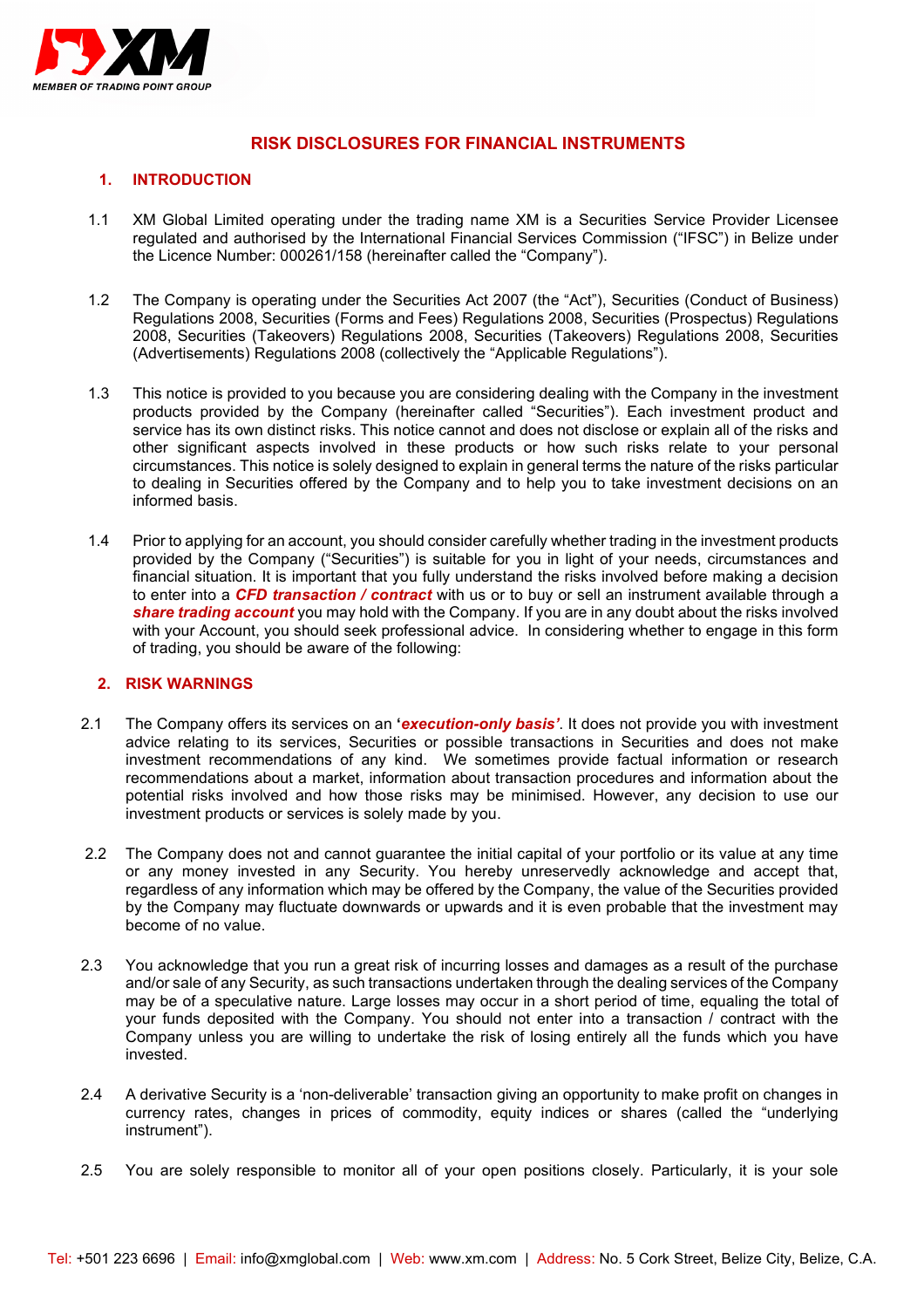

responsibility to monitor your positions at all times and during the period that you have open positions on CFDs or hold any Securities in a share trading account, you should ensure that you have the ability to access your trading account(s) at all times.

- 2.6 Some Securities may not become immediately liquid as a result, for example, of reduced demand and you may not be in a position to sell them or easily obtain information on the value of these Securities or the extent of the associated risks.
- 2.7 If you trade in a market other than the base currency of your country of residence, any currency exchange fluctuations will impact the value, price and performance of the Security you traded in (therefore, it will impact your profits and losses).
- 2.8 Information on past performance of a Security does not guarantee its future performance. The use of historical data does not constitute a binding or safe forecast as to the corresponding future performance of the Securities to which the said information refers. Contracts you enter into with us are legally enforceable by both parties.

# **3. VOLATILITY OF PRICE AND LIMITATION ON THE AVAILABLE MARKET**

- 3.1 Some of the Securities provided by the Company are derivative Securities, where their price is derived from the price of the underlying reference Securities in which the Securities refer to. Placing '*Stop Loss'* Orders serves to limit your losses. However, derivative markets can be highly volatile and the value of derivative Securities and their underlying instrument may fluctuate rapidly under certain market conditions. Under such conditions the execution of a 'Stop Loss' Order may be worse than its stipulated (i.e. Client's preset) price and the realized losses may be larger than expected. It may also be difficult or impossible to execute any type of order; therefore, 'Stop Loss' order cannot guarantee the limit of loss.
- 3.2 Movements in the price of underlying markets can be volatile and unpredictable. This will have a direct impact on your profits and losses; thus, knowing the volatility of an underlying market will assist you in evaluating whether any 'Stop orders should be placed.
- 3.3 Your attention is expressly drawn, among others, to currencies traded infrequently that it cannot be certain that a price will be quoted at all times or that it may be difficult to effect transactions at a price which may be quoted owing to the absence of a counterparty.
- 3.4 The prices of Securities will be influenced by, amongst other factors/events, changing supply and demand relationships, governmental, agricultural, commercial and trade programs and policies, national and international political and economic events and the market sentiment.
- 3.5 'Gapping' is a sudden shift in the price of an underlying market from one level to another and can occur when the underlying market is either open or even closed due to various factors/events (e.g., release of important news announcements, economic events, etc.). When such factors/events occur and the underlying market is closed, the price of the underlying market when it re-opens (and consequently our derived price) may be different from the closing price with no opportunity to sell the instrument(s) before the market opens.
- 3.6 Market conditions can change significantly in a very short period of time. As such, in case the Client wishes to sell an instrument or close a Contract, he may not be able to do so under the same terms as when he purchased or opened it. Under certain trading conditions, it may be difficult or impossible to liquidate a position. This may occur, for example, at times of rapid price movement if the price rises or falls in one trading session to such an extent that under the rules of the relevant exchange trading is suspended or restricted.
- 3.7 Transactions in derivative Securities are not undertaken on a recognized and regulated exchange (i.e., undertaken through the Company's Trading Platform) and, as such, they may expose the Client to greater risks than regulated exchange transactions. The terms and conditions and trading rules may be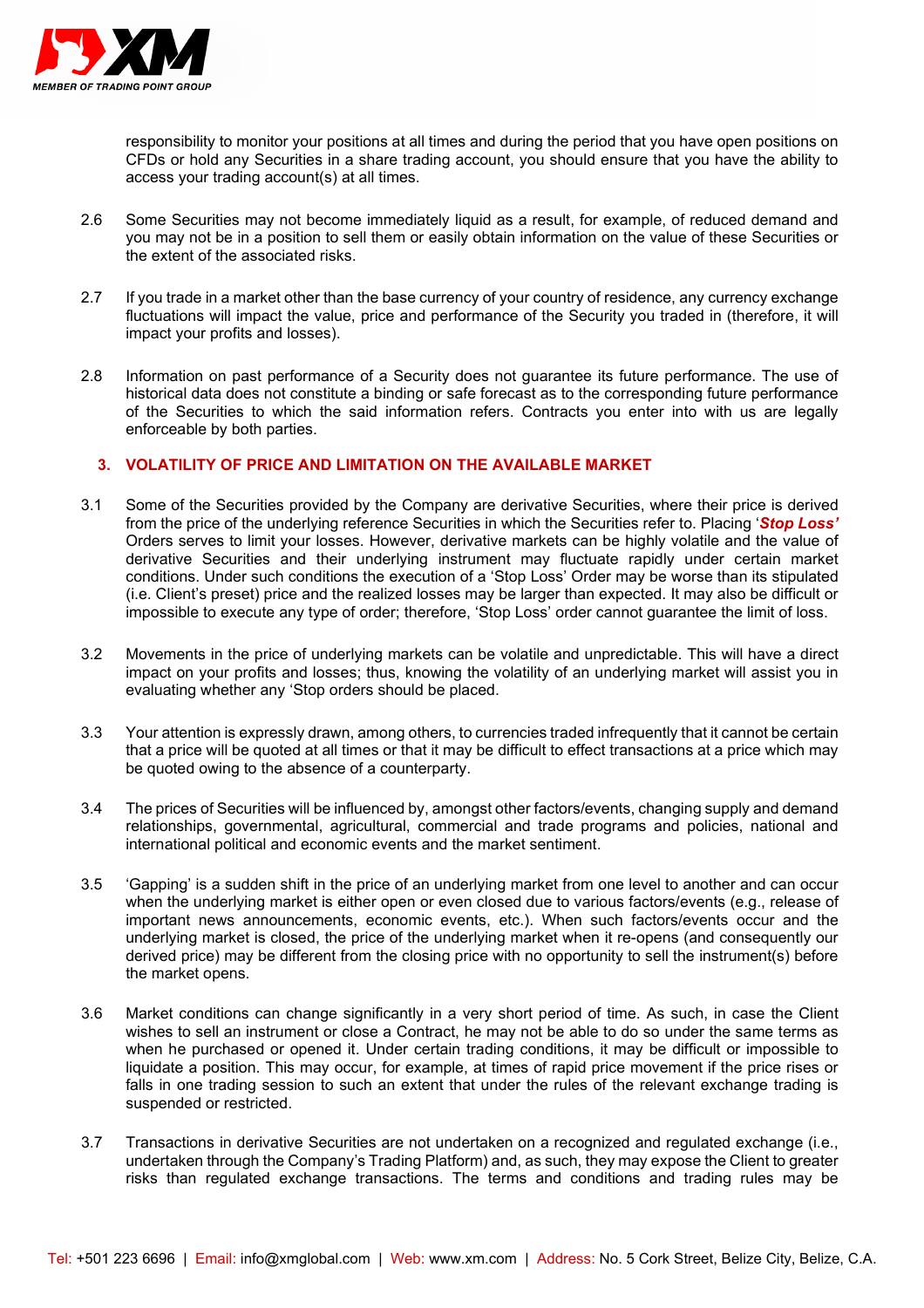

established solely by the counterparty, which in this case is the *Company*. You may only be able to close an open position of any given Security during the operating hours of the Company's Trading Platform. You will also have to close any position with the same counterparty with whom it was originally entered into.

# **4. MARGIN REQUIREMENTS**

- 4.1 Clients are required to deposit a Margin with the Company in order to open a position on a CFD. The Margin requirement will depend on the underlying instrument of the derivative Securities, level of leverage chosen and the value of position to be established. The Company will not notify the Client for any *Margin Call* to sustain a loss-making position. The Company has the discretionary right to start closing positions when **Margin Level** decreases to around 50%, and automatically close all positions at market prices if Margin Level drops reaches or falls below 20%. The Company guarantees that there will be no negative balance in a client's account when trading in Securities provided by the Company.
- 4.2 Investing in derivative Securities entails the use of "gearing" or "leverage". In considering whether to engage in this form of investment, you should be aware that the high degree of "gearing" or "leverage" is a particular feature of derivative Securities. This stems from the margining system applicable to such trades, which generally involves a comparatively modest deposit or margin in terms of the overall contract value, so that a relatively small movement in the underlying market can have a disproportionately dramatic effect on the Client's trade. If the underlying market movement is in your favor, you may achieve a good profit, but an equally small adverse market movement may quickly result in the loss of your entire deposit. You must not purchase derivative Securities unless you are willing to undertake the risks of losing all the money which you have invested.
- 4.3 Should the Equity in your trading account be insufficient to hold current positions open, you will be required to deposit additional funds at short notice or reduce exposure (i.e., *Margin Call*). Failure to do so within the time required may result in the liquidation of positions at a loss (i.e., *Stop-Out*). The Client is always responsible for any losses incurred as a result.

#### **5. SPECIFIC RISK WARNINGS – SHARES**

- 5.1 Physical Shares admitted to trading on a regulated market are not considered high-risk financial instruments.
- 5.2 Shares, known as 'equities', represent a portion of a company's share capital. The extent of Client's ownership in a company depends on the number of Shares he owns in relation to the total number of Shares in issue.
- 5.3 All Shares offered are listed on exchanges which means that the prices are not set by our Company. We will only act on any instructions received from you to buy or sell on your behalf with our obligation being to take sufficient steps to ensure best execution results, as set out in our *Order Execution Policy*.
- 5.4 The Company may execute Client's order outside of a regulated market (i.e., exchange) as long as this is deemed to be in line with our Order Execution Policy. As part of our service, we will arrange for the custody of the instruments. All investments purchased for the Client or transferred to us by the Client into his Share trading account will be purchased in the name of and/or held by a nominee company selected by us, for the benefit of the Client. As investments will be held in the name of a nominee company, the Client may not have voting rights which he would have had if he held the investment in his own name.
- 5.5 The value of investments purchased through Client's Share trading account may go down as well as up, in line with market conditions, and the Client may end up with less than he/she originally invested. Some shares, such as unlisted shares, shares in smaller companies and penny shares may present a higher risk than others and may prove difficult to liquidate at short notice. If the Client is in a position where he wishes to sell these types of shares at short notice after buying them, he may find that the sell price is far lower than the price at which he bought them. Also, Shares in companies incorporated in emerging markets may be harder to buy and sell than Shares in companies in more developed markets and former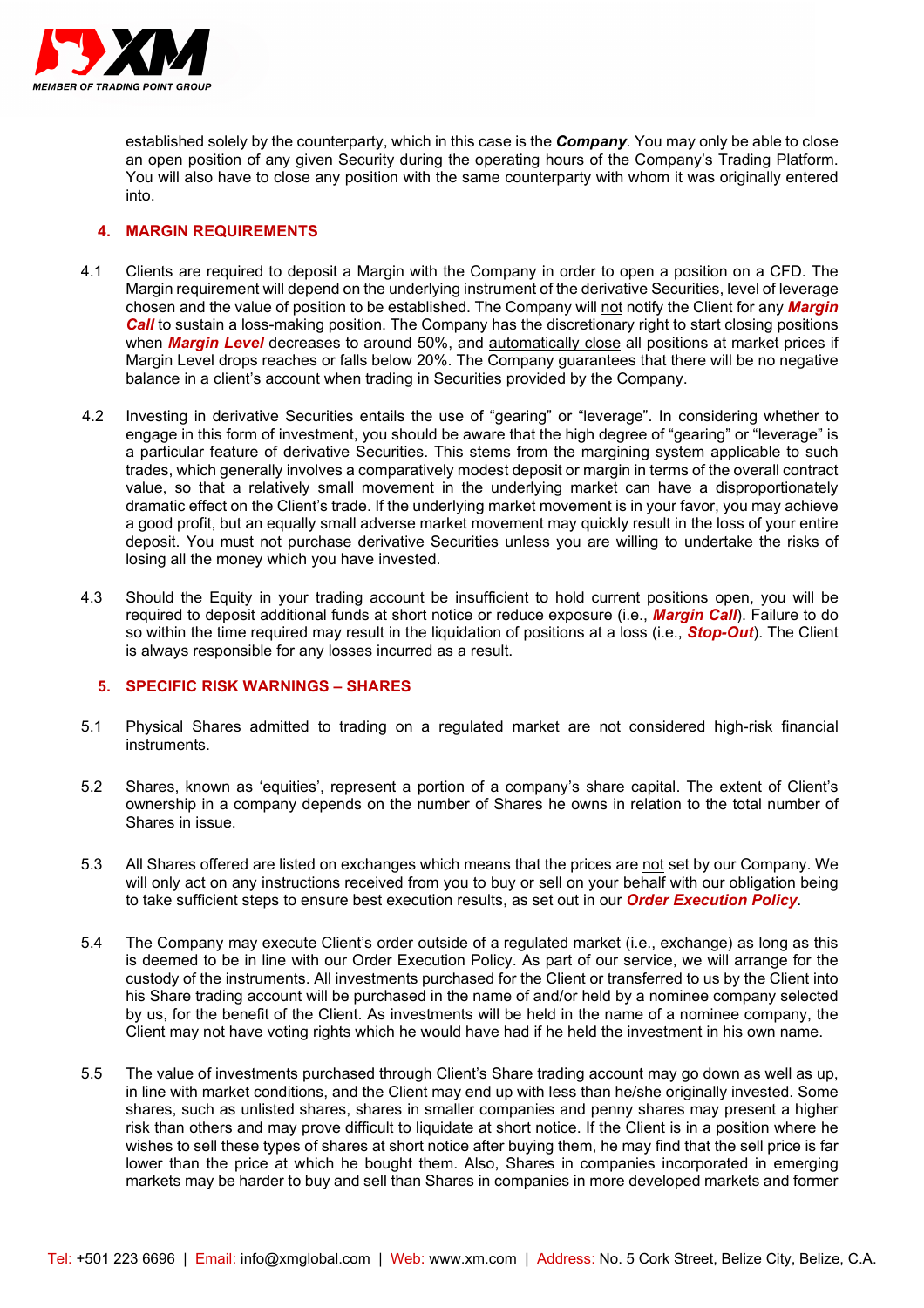

companies may also not be adequately regulated.

- 5.6 Instructions to deal from the Client to us form a commitment which may only be subsequently revoked by the Client with our prior consent (such consent will not be unreasonably withheld) at any time before the instruction to deal is executed. All instruments offered through our Share trading account are listed on an exchange, which means that the prices are not set by us. We will act on any instruction that the Client provide us to buy or sell an instrument on his behalf in accordance with our obligation to provide best execution results as set out in our Order Execution Policy, to act reasonably and in accordance with the Terms and Conditions of Business/Client Agreement which governs our business relationship.
- 5.7 On many exchanges, the performance of a transaction by us (or third-party with whom we are dealing on your behalf) is 'guaranteed' by the exchange or clearing house and we may have the benefit of certain legal protections from our clearing member. However, it is unlikely that in most circumstances this guarantee or legal protections will cover you (i.e., the Client) and may not protect you if we or, another party were to default on obligations owed to **you.**

#### **6. OTHER ADDITIONAL OBLIGATIONS**

- 6.1 Before you begin to trade, you should obtain details of all commissions and other charges for which you will be liable and which may be found on the Company's website. If any charges are not expressed in money terms (but for example as a dealing spread), you should obtain a clear written explanation from the Company, including appropriate examples, to establish what such charges are likely to mean in specific money terms. You acknowledge and understand that commissions and other charges may change at any time and that it is your sole responsibility to remain up to date by visiting the Company's website.
- 6.2 Before you begin to trade, you should also obtain details regarding the financial instrument you wish to trade in, such as the margin requirements, position and/or volume limits, swaps, etc. This information is available on the Company's website. You acknowledge and understand that the said information may change at any time and that it is your sole responsibility to remain up to date by visiting the Company's website.
- 6.3 The value of open positions in the **derivative** Securities provided by the Company is subject to financing fees (or "swaps"). The swaps are deducted (i.e., charged) from or added (i.e., credited) in the Client's account regarding **derivative** Securities which are held overnight throughout the life of the contract. For more information regarding swap rates and the respective calculations, please visit the Company's website at https://www.xm.com/overnight-positions.
- 6.4 You are responsible for any taxes and/or any other duty or legal affairs (i.e., regulatory filings and payments) in order to ensure that you comply with applicable laws and regulations. The Company does not warrant that no tax and/or any other stamp duty will be payable. The Company does not provide any regulatory, tax or legal advice and as such, you may wish to seek independent advice.
- 6.5 Although electronic communication is often a reliable way to communicate with Clients, no electronic communication is entirely reliable or always available. The Client should be aware that electronic communications may fail, may be delayed, may not be secure and/or may not reach the intended destination.
- 6.6 A Bank or Broker through whom the Company deals or the Company itself may act in the same market as the Client, as such its own account involvement may be contrary to Client's interests.
- 6.7 Trading online, no matter how convenient or efficient, does not necessarily reduce risks associated with currency trading.
- 6.8 The Company is be required to hold **Client Money** in an account that is segregated from the Company's money in accordance with the Act and Applicable Regulations, but this may not afford a complete